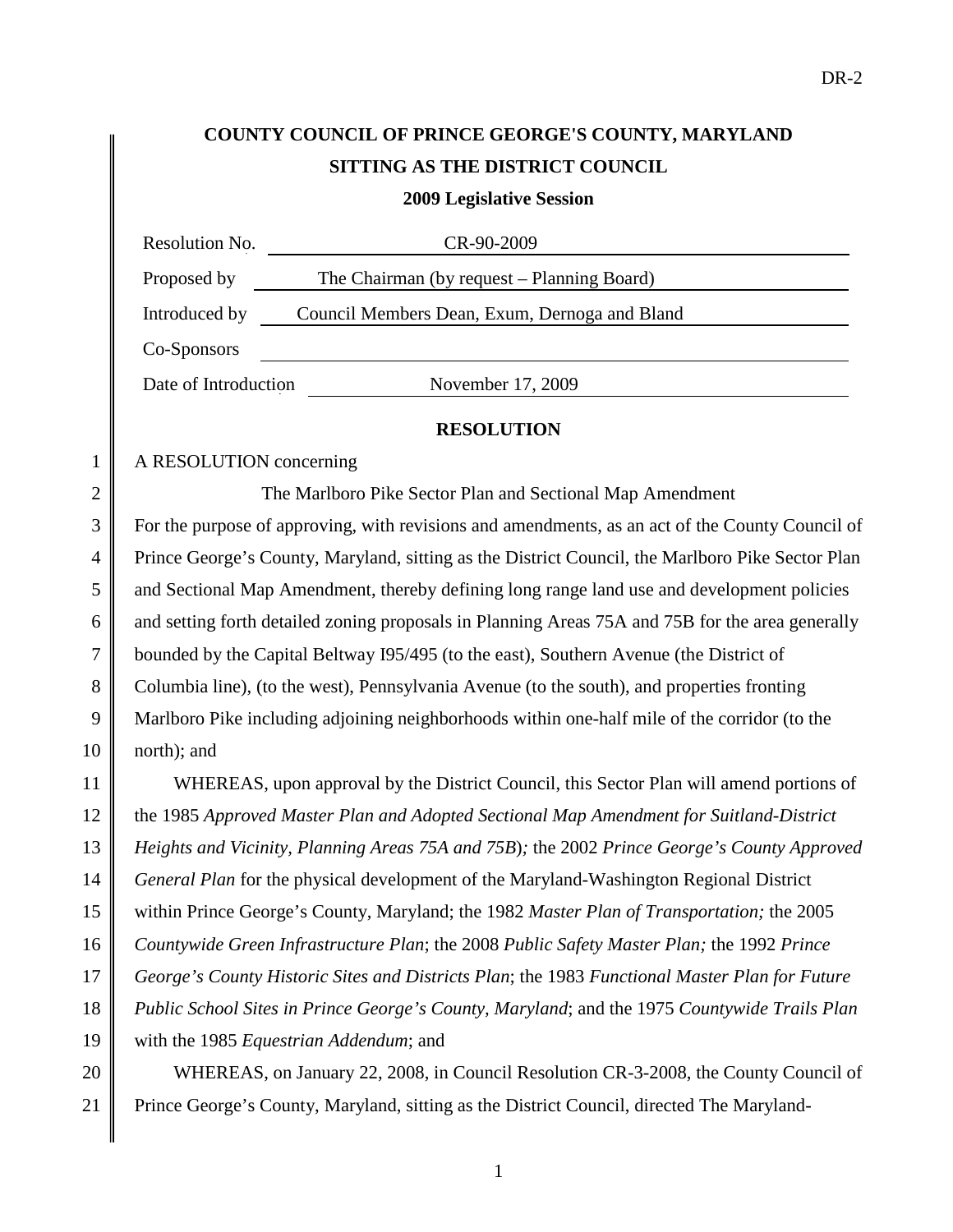1 National Capital Park and Planning Commission to prepare a new Marlboro Pike Sector Plan and 2 Sectional Map Amendment in order to develop a comprehensive approach to implementing the 3 Commendations of the 2002 General Plan and to ensure that future development is consistent 4 | with County policies; and

5 WHEREAS, on December 11, 2008, the District Council endorsed the Goals, Concepts, 6 Guidelines and the Public Participation Program prepared by the Planning Board and established 7 the Plan boundaries pursuant to Section 27-643 of the Zoning Ordinance; and

8 WHEREAS, the Planning Board staff conducted an informational meeting and a series of 9 four community workshops, two business owners meetings and a youth workshop to gather 10 community guidance and inform the public of the planning process and solicit issues and 11 concerns, and the Planning Board staff further conducted a two day planning charrette as the 12 major component of the Public Participation Program to involve the community in the 13 | preparation of the plan; and

14 WHEREAS, on September 9, 2008, the District Council granted an extension of time to 15 complete additional analysis pursuant to Section 27-644(a) (3) of the Zoning Ordinance; and

16 WHEREAS, the Planning Board granted permission to print the Preliminary Marlboro Pike 17 Sector Plan and Proposed Sectional Map Amendment on December 11, 2008; and

18 WHEREAS, the District Council and the Planning Board held a duly-advertised joint public 19 hearing on the Preliminary Marlboro Pike Sector Plan and Proposed Sectional Map Amendment 20 **b** on March 10, 2009; and

21 WHEREAS, pursuant to Section 27-645(b) of the Zoning Ordinance, the plan proposals for 22 | public facilities were referred to the County Executive and the District Council for review, and 23 on April 28, 2009 the District Council adopted CR-14-2009 and found no inconsistencies 24 between the proposed public facilities in the sector plan and any existing or proposed State or 25 County facilities; and

26 WHEREAS, on May 21, 2009, the Planning Board held a work session to consider the 27 The recommendations and public hearing testimony; and

 WHEREAS, on June 4, 2009, the Planning Board adopted the Sector Plan and endorsed the 29 Sectional Map Amendment with revisions in response to the public hearing testimony as described in Prince George's County Planning Board Resolution PGCPB No. 09-84 and transmitted the adopted Sector Plan, endorsed Sectional Map Amendment and supporting

2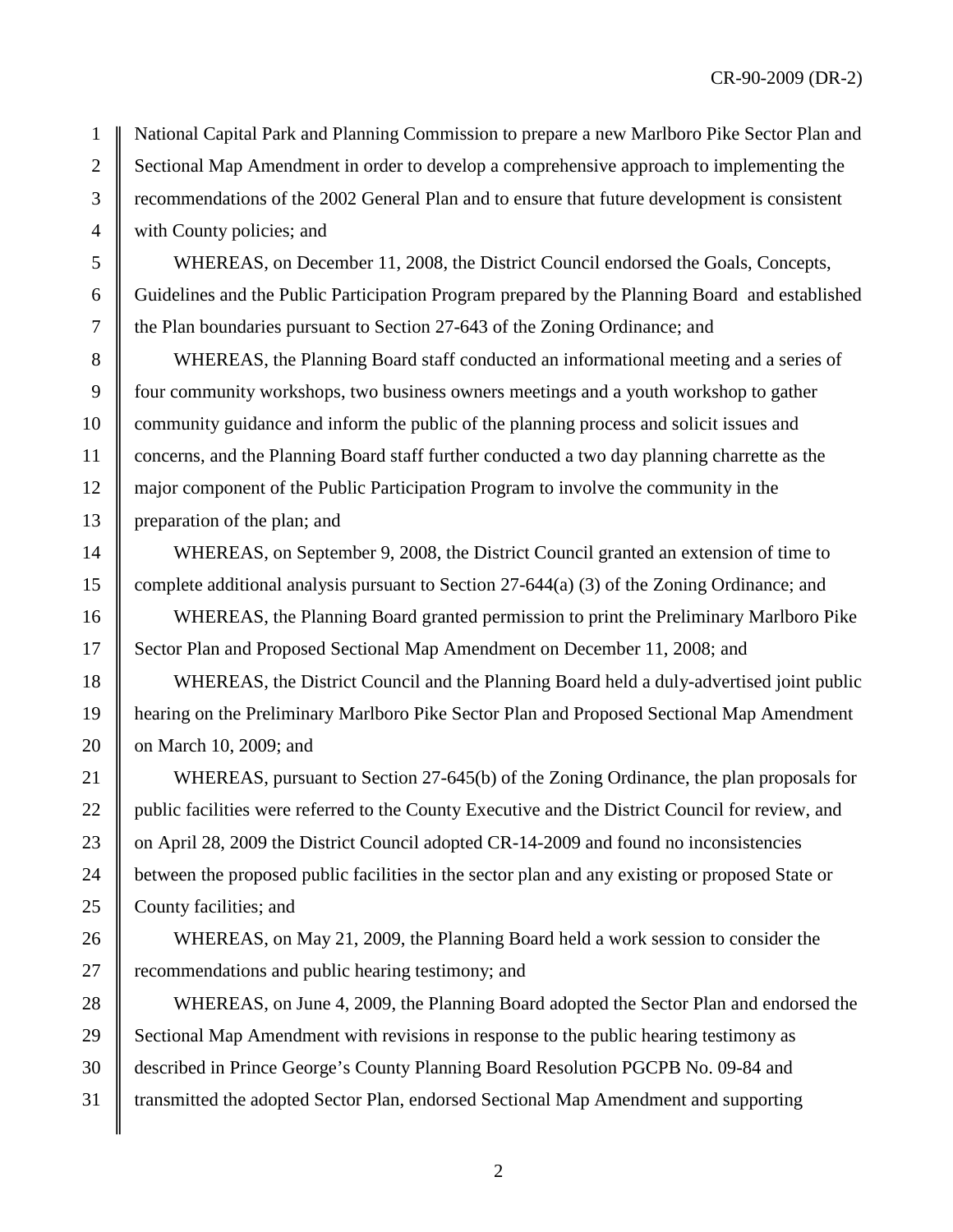1 | documents to the District Council on June 9, 2009; and

2 WHEREAS, on June 16, 2009, the District Council held a work session to review the 3 dopted Marlboro Pike Sector Plan and endorsed Sectional Map Amendment, public hearing 4 testimony, Planning Board's recommendations on the public hearing testimony contained in 5 PGCPB No. 09-84; and

6 WHEREAS, on July 21, 2009, the District Council approved Resolution CR-51-2009 7 (DR-2), which proposed amendments to the adopted plan and endorsed sectional map 8 amendment and authorized a second joint public hearing on September 21, 2009; and

9 WHEREAS, on September 21, 2009, the District Council and the Planning Board held a 10 duly advertised joint public hearing on the proposed amendments contained in CR-51-2009 11 (DR-2), and received comments on the proposed amendments; and

12 WHEREAS, on October 22, 2009, the Planning Board held a work session to review the 13 proposed amendments contained in Resolution CR-51-2009 (DR-2), the digest of testimony from 14 the September 21, 2009 public hearing and transmitted to the District Council recommendations 15 to rezone certain properties and establish a new Low-Intensity Business Park Development 16 District Overlay Zone (DDOZ) in accordance with Section 27-646(a)(3) of the Zoning 17 | Ordinance; and

 WHEREAS, on November 3, 2009, the District Council held a work session to review the digest of testimony and the Planning Board's recommendations and directed revisions and 20 amendments to the plan and Sectional Map Amendment as depicted on the maps in Attachment  $\parallel$  A; and

22 WHEREAS, the District Council finds that the recommended buffer and screening 23 Standards in the Development District Overlay Zone (DDOZ) for the Low-Intensity Business 24 Park Character Area will promote the vision for the areas located between Pennsylvania Avenue, 25 Forestville Road, Parston Drive and the Capital Beltway is to provide attractive and well 26 designed development; and

27 WHEREAS, the District Council finds that preserving residential neighborhoods is an 28 important goal in the Marlboro Pike Plan and where feasible alternative vehicular access for 29 commercial vehicles to the Prince George's County owned facility located at 3415 North Forest 30 Edge Road shall be evaluated to lessen the impact on the adjacent residential community on 31 North and South Forest Edge Road. In the event of the sale of the property to a private entity for

3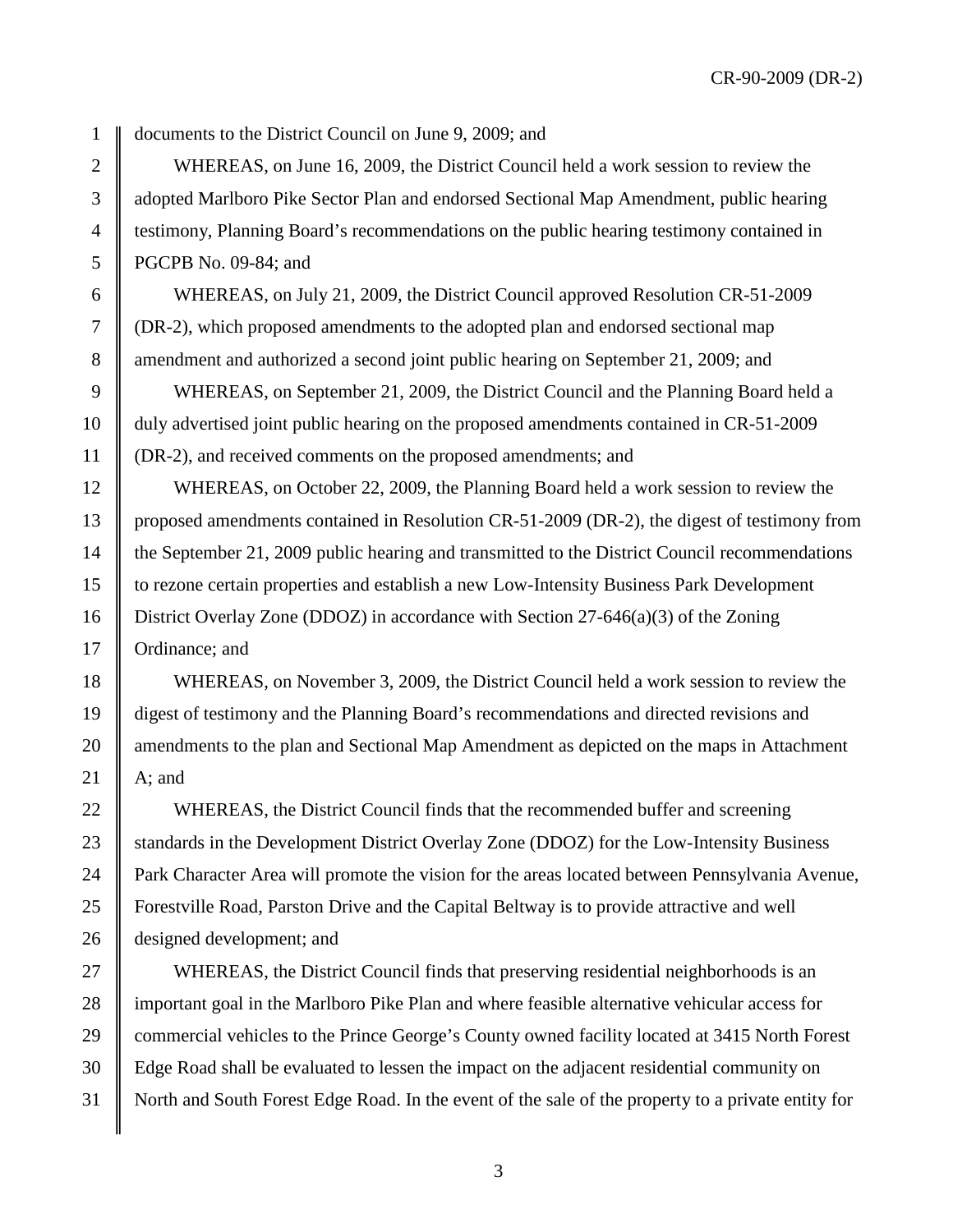commercial or industrial use, access and site design should be revised to avoid use of the 2 | residential streets in this neighborhood for commercial access; and

 WHEREAS, this Master Plan will amend portions of the 1985 *Approved Master Plan and Adopted Sectional Map Amendment for Suitland-District Heights and Vicinity, Planning Areas 75A and 75B;* the 2002 *Prince George's County Approved General Plan* for the physical development of the Maryland-Washington Regional District within Prince George's County, Maryland; the 1982 *Master Plan of Transportation;* the 2005 *Countywide Green Infrastructure Plan*; the 2008 *Public Safety Master Plan;* the 1992 *Prince George's County Historic Sites and Districts Plan*; the 1983 *Functional Master Plan for Future Public School Sites in Prince George's County, Maryland*; and the 1975 *Countywide Trails Plan* with the 1985 *Equestrian Addendum*.

12 NOW, THEREFORE, BE IT RESOLVED by the County Council of Prince George's County, Maryland, sitting as the District Council for that part of the Maryland-Washington Regional District in Prince George's County, Maryland, that the Marlboro Pike Sector Plan and Sectional Map Amendment as adopted and endorsed by The Maryland-National Capital Park and 16 Planning Commission on June 4, 2009, by PGCPB No. 09-84 are hereby approved with the 17 | following revisions and amendments:

### **AMENDMENTS TO THE SECTIONAL MAP AMENDMENT**

| 20 | <b>AMENDMENT 1 Retain C-M Zone</b>                 |
|----|----------------------------------------------------|
| 21 | <b>Existing Use: Gas Station</b>                   |
| 22 | <b>Street Address: 2000 Brooks Drive</b>           |
| 23 | <b>Existing and Endorsed SMA Zone: C-M</b>         |
| 24 | Account: 0420638 Acreage: 0.60 acres               |
| 25 | Tax Map: 080 Grid: F1 Parcel: A                    |
| 26 |                                                    |
| 27 | <b>AMENDMENT 2 Rezone C-M Zone to C-S-C Zone</b>   |
| 28 | <b>Existing Use:</b> Car Wash/Oil & Lube Station   |
| 29 | <b>Street Address: 5401 Marlboro Pike</b>          |
| 30 | <b>Existing and Endorsed SMA Zone: C-M</b>         |
| 31 | <b>Account:</b> 3679271 <b>Acreage:</b> 2.35 acres |
| 32 | <b>Tax Map: 080 Grid: F1 Lot: 1</b>                |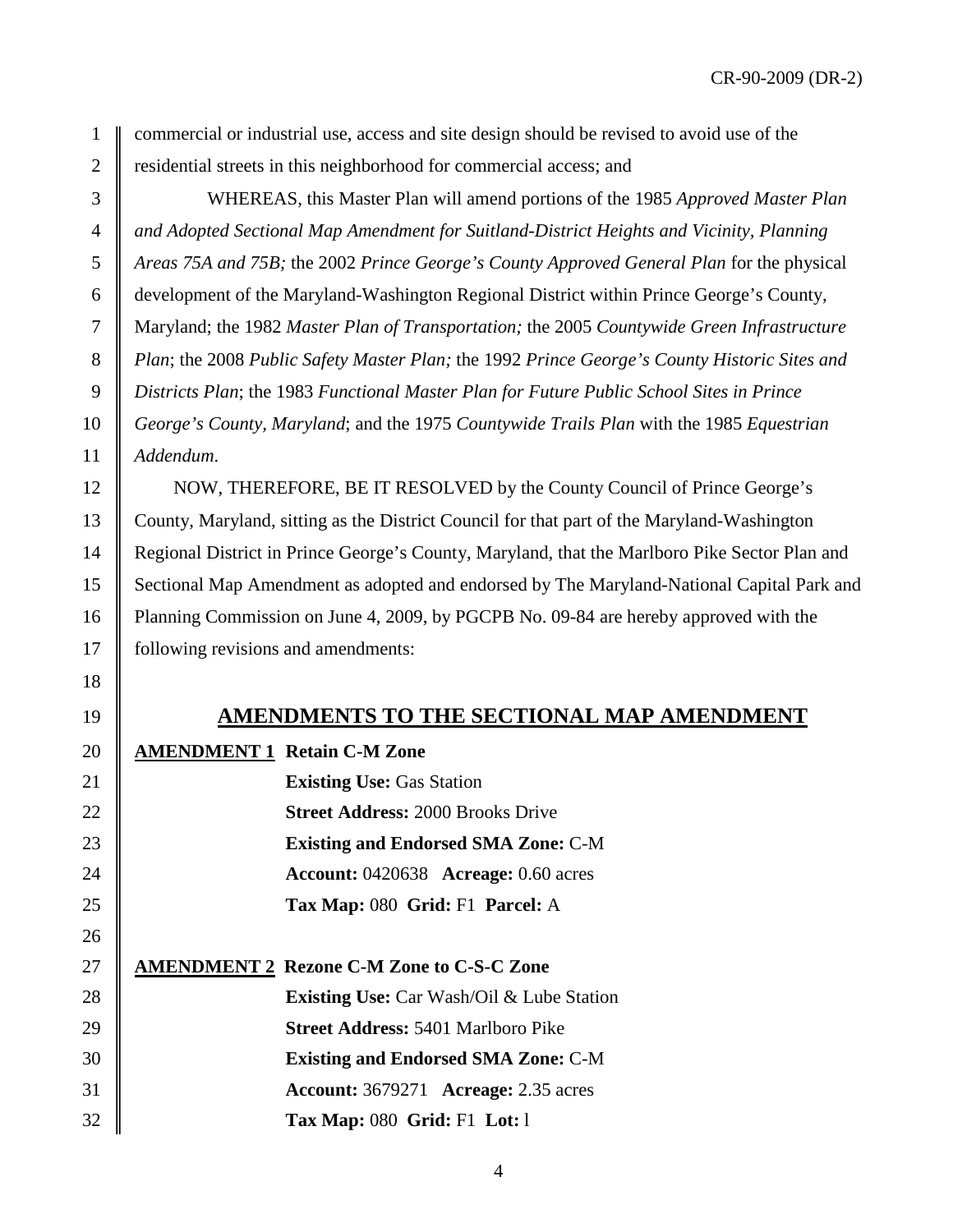| $\mathbf{1}$   | <b>AMENDMENT 3 Rezone C-M Zone to C-S-C Zone</b>                    |
|----------------|---------------------------------------------------------------------|
| $\overline{2}$ | <b>Existing Use: Vacant Commercial Center</b>                       |
| 3              | <b>Street Address: 5425 Marlboro Pike</b>                           |
| 4              | <b>Existing and Endorsed SMA Zone: C-M</b>                          |
| 5              | <b>Account: 0449637 Acreage: 0.63 acres</b>                         |
| 6              | Tax Map: 081 Grid: A1 Parcel: 50                                    |
| 7              |                                                                     |
| 8              | <b>AMENDMENT 4 Rezone R-T Zone to C-S-C Zone</b>                    |
| 9              | <b>Existing Use:</b> Single-Family Dwelling Unit                    |
| 10             | <b>Street Address: 5431 Marlboro Pike</b>                           |
| 11             | <b>Existing Zone: R-T</b> Endorsed SMA Zone: R-18                   |
| 12             | <b>Account: 0449629 Acreage: 1.212 acres</b>                        |
| 13             | Tax Map: 081 Grid: A1 Parcel: 51                                    |
| 14             |                                                                     |
| 15             | <b>AMENDMENT 5 Rezone I-1 Zone to C-S-C Zone</b>                    |
| 16             | <b>Existing Use: Church</b>                                         |
| 17             | <b>Street Address: 5501 Marlboro Pike</b>                           |
| 18             | <b>Existing Zone: I-1 Endorsed SMA Zone: R-18 (SMA Change #B10)</b> |
| 19             | <b>Account: 0437640 Acreage: 2.67 acres</b>                         |
| 20             | Tax Map: 081 Grid: A1 Parcel 52                                     |
| 21             |                                                                     |
| 22             | <b>AMENDMENT 6 Rezone C-M Zone to C-S-C Zone</b>                    |
| 23             | <b>Existing Use: Parking Lot</b>                                    |
| 24             | <b>Street Address: 5410 Marlboro Pike</b>                           |
| 25             | <b>Existing and Endorsed SMA Zone: C-M</b>                          |
| 26             | Account: 0462184 Acreage: 0.35 acres                                |
| 27             | Tax Map: 081 Grid: A1 Parcel: 35                                    |
| 28             |                                                                     |
| 29             |                                                                     |
| 30             |                                                                     |
| 31             |                                                                     |
| 32             |                                                                     |
| 33             |                                                                     |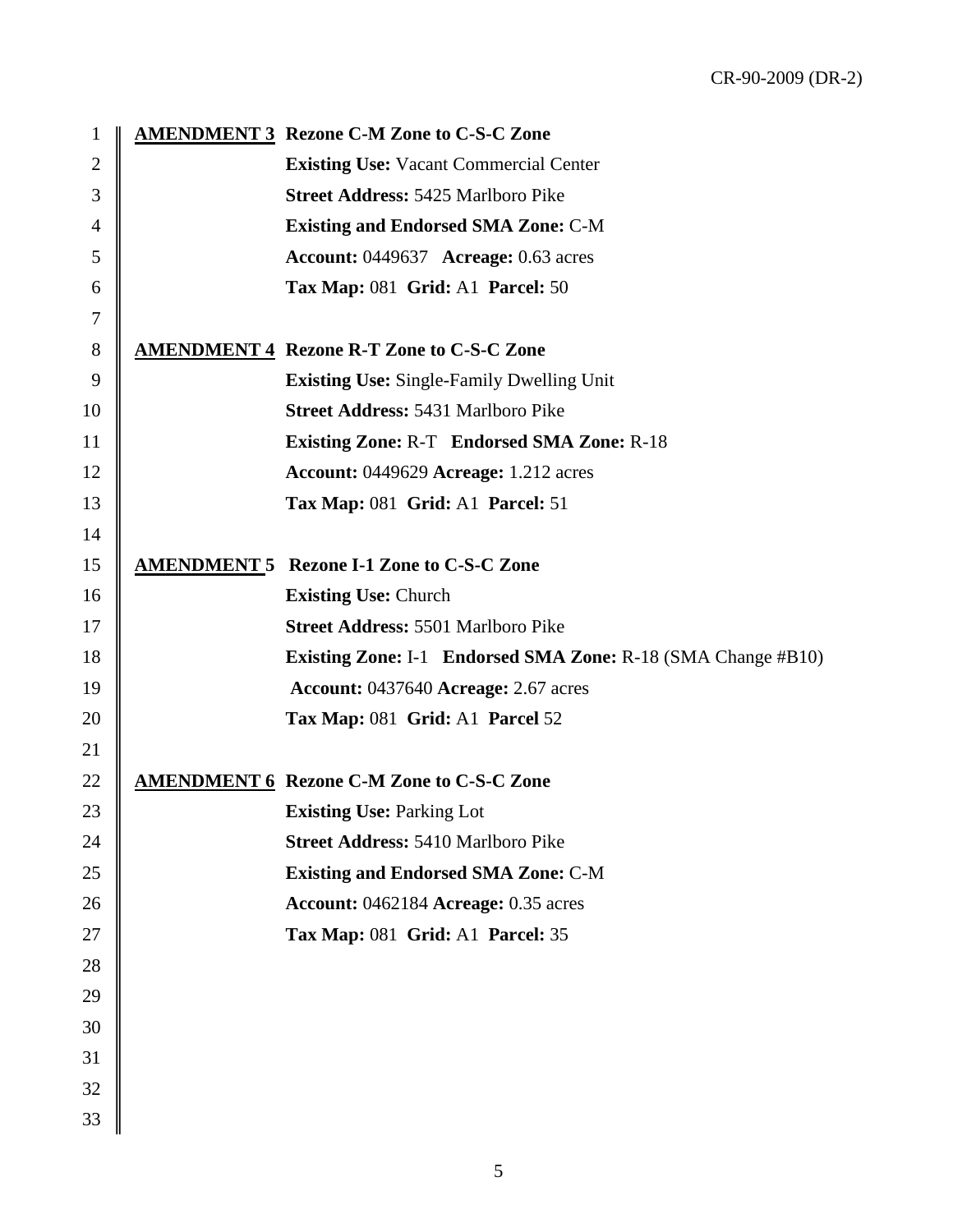| 1              | <b>AMENDMENT 7 Rezone C-M Zone to C-S-C Zone</b>               |
|----------------|----------------------------------------------------------------|
| $\overline{2}$ | <b>Existing Use: Auto Repair</b>                               |
| 3              | <b>Street Address: 5416 Marlboro Pike</b>                      |
| 4              | <b>Existing and Endorsed SMA Zone: C-M</b>                     |
| 5              | Account: 0462150 Acreage: .084 acres                           |
| 6              | <b>Tax Map: 081 Grid: A1 Parcel: 36 and 383</b>                |
| 7              |                                                                |
| 8              | <b>AMENDMENT 8 Rezone C-M Zone to C-S-C Zone</b>               |
| 9              | <b>Existing Use: Towing/Storage Facility</b>                   |
| 10             | <b>Street Address: 5420 Marlboro Pike</b>                      |
| 11             | <b>Existing and Endorsed SMA Zone: C-M</b>                     |
| 12             | Account: 0492157 Acreage: 0.39 acres                           |
| 13             | Tax Map: 081 Grid: A1 Parcel: 38                               |
| 14             |                                                                |
| 15             | <b>AMENDMENT 9 Rezone C-S-C Zone to M-U-I/Commercial DDOZ</b>  |
| 16             | <b>Existing Use: Commercial Strip Center</b>                   |
| 17             | <b>Street Address: 7603 Marlboro Pike</b>                      |
| 18             | <b>Existing and Endorsed SMA Zone: C-S-C (SMA Change #D12)</b> |
| 19             | Account: 0477133 Acreage: 0.34 acres                           |
| 20             | Tax Map: 081 Grid: F4 Parcel: $p/o$ Lots 1-4                   |
| 21             |                                                                |
| 22             | <b>AMENDMENT 10 Rezone C-S-C Zone to M-U-I/Commercial DDOZ</b> |
| 23             | <b>Existing Use: Commercial Strip Center</b>                   |
| 24             | Street Address: 7605 Marlboro Pike                             |
| 25             | <b>Existing and Endorsed SMA Zone: C-S-C (SMA Change #D13)</b> |
| 26             | <b>Account: 0471755 Acreage: 0.177 acres</b>                   |
| 27             | Tax Map: 081 Grid: F4 Parcel: p/o Lots 5-6                     |
| 28             |                                                                |
| 29             |                                                                |
| 30             |                                                                |
| 31             |                                                                |
| 32             |                                                                |
| 33             |                                                                |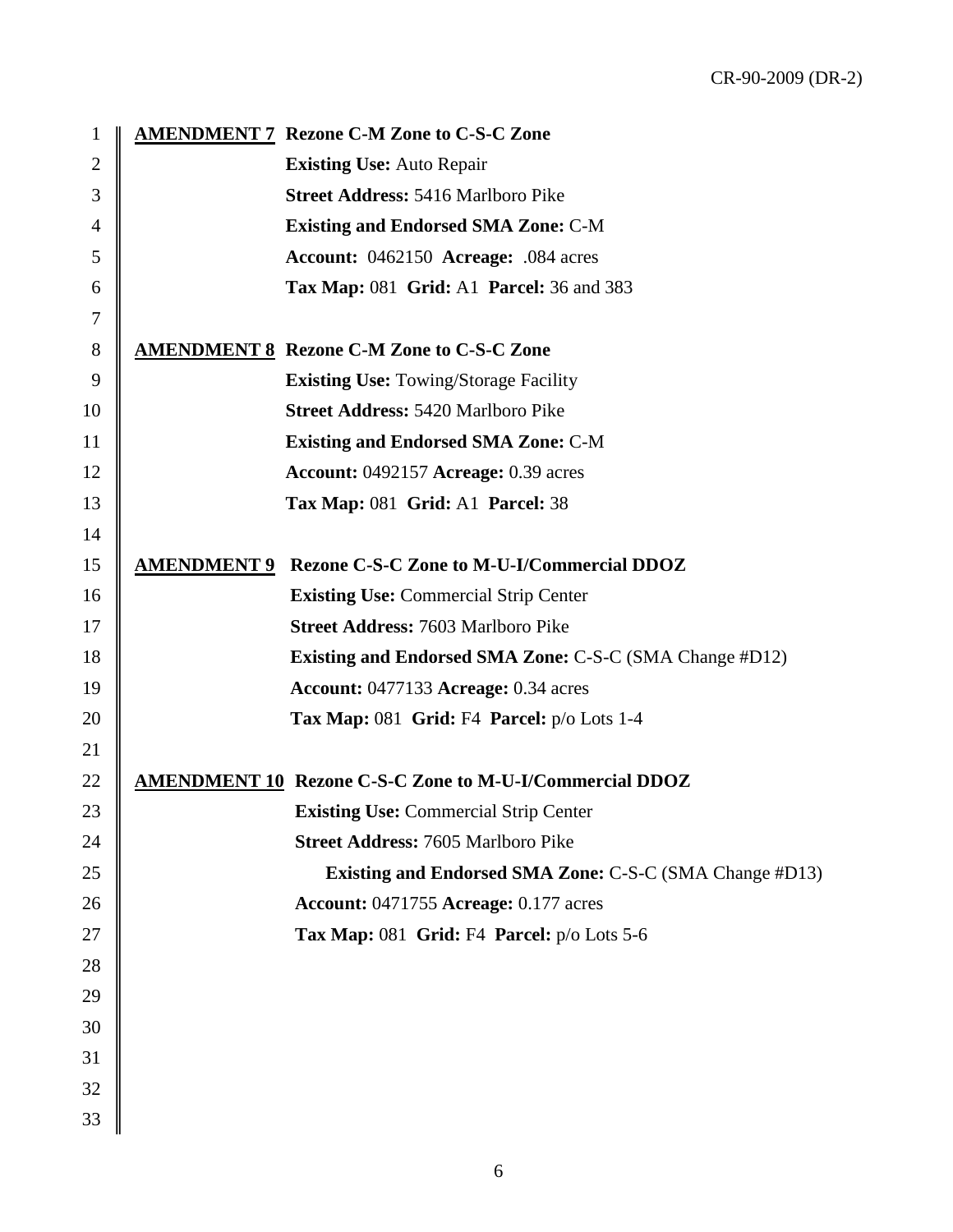| $\mathbf{1}$   | <b>AMENDMENT 11 Rezone C-S-C Zone to M-U-I/Commercial DDOZ</b> |
|----------------|----------------------------------------------------------------|
| $\overline{2}$ | <b>Existing Use: Commercial Strip Center</b>                   |
| 3              | <b>Street Address: 7613 Marlboro Pike</b>                      |
| $\overline{4}$ | <b>Existing and Endorsed SMA Zone: C-S-C (SMA Change #D14)</b> |
| 5              | Account: 0615161 Acreage: 0.16 acres                           |
| 6              | Tax Map: 081 Grid: F4 Parcel: $p/o$ Lots 7-8                   |
| 7              |                                                                |
| 8              | <b>AMENDMENT 12 Rezone C-S-C Zone to M-U-I/Commercial DDOZ</b> |
| 9              | <b>Existing Use: Commercial Strip Center</b>                   |
| 10             | <b>Street Address: 7617 Marlboro Pike</b>                      |
| 11             | <b>Existing and Endorsed SMA Zone: C-S-C</b>                   |
| 12             | <b>Account: 0570309 Acreage: 0.15 acres</b>                    |
| 13             | Tax Map: 081 Grid: F4 Parcel: p/o Lots 9-10                    |
| 14             |                                                                |
| 15             | <b>AMENDMENT 13 Rezone C-S-C Zone to M-U-I/Commercial DDOZ</b> |
| 16             | <b>Existing Use: Commercial Strip Center</b>                   |
| 17             | <b>Street Address: 7619 Marlboro Pike</b>                      |
| 18             | <b>Existing and Endorsed SMA Zone: C-S-C</b>                   |
| 19             | <b>Account: 0570317 Acreage: 0.15 acres</b>                    |
| 20             | Tax Map: $081$ Grid: F4 Parcel: $p/o$ Lots 11-12               |
| 21             |                                                                |
| 22             | <b>AMENDMENT 14 Rezone C-S-C Zone to M-U-I/Commercial DDOZ</b> |
| 23             | <b>Existing Use: Commercial Strip Center</b>                   |
| 24             | <b>Street Address: 7619 Marlboro Pike</b>                      |
| 25             | <b>Existing and Endorsed SMA Zone: C-S-C</b>                   |
| 26             | Account: 0570325 Acreage: 0.08 acres                           |
| 27             | Tax Map: 081 Grid: F4 Lot: 13 EX 250 sq ft                     |
| 28             |                                                                |
| 29             |                                                                |
| 30             |                                                                |
| 31             |                                                                |
| 32             |                                                                |
| 33             |                                                                |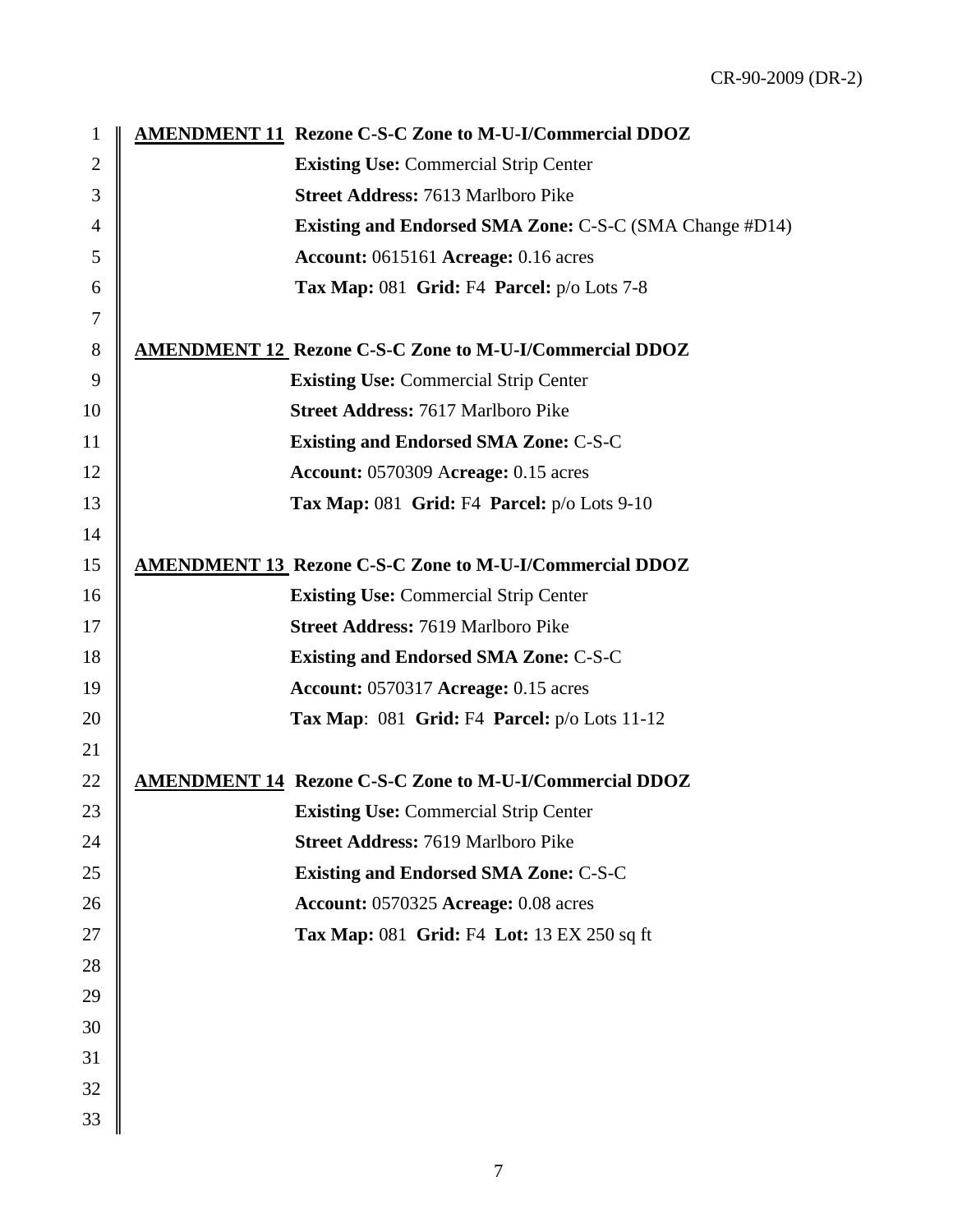| $\mathbf{1}$   | <b>AMENDMENT 15 Rezone C-S-C Zone to M-U-I/Commercial DDOZ</b> |
|----------------|----------------------------------------------------------------|
| $\overline{2}$ | <b>Existing Use: Commercial Strip Center</b>                   |
| 3              | <b>Street Address: 7625 Marlboro Pike</b>                      |
| $\overline{4}$ | <b>Existing and Endorsed SMA Zone: C-S-C</b>                   |
| 5              | <b>Account: 0570382 Acreage: 0.13 acres</b>                    |
| 6              | Tax Map: 08 Grid: F4 Parcel: D                                 |
| 7              |                                                                |
| 8              | <b>AMENDMENT 16 Rezone C-S-C Zone to M-U-I/Commercial DDOZ</b> |
| 9              | <b>Existing Use: Gas Station</b>                               |
| 10             | <b>Street Address: 7631 Marlboro Pike</b>                      |
| 11             | <b>Existing and Endorsed SMA Zone: C-S-C</b>                   |
| 12             | Account: 0570440 Acreage: 1.50 acres                           |
| 13             | Tax Map: 08 Grid: F4 Parcel: E                                 |
| 14             |                                                                |
| 15             | <b>AMENDMENT 17 Rezone I-1 Zone to C-S-C Zone</b>              |
| 16             | <b>Existing Use: Vacant Commercial Building</b>                |
| 17             | <b>Street Address: 3300 Forestville Road</b>                   |
| 18             | <b>Existing and Endorsed SMA Zone: I-1</b>                     |
| 19             | <b>Account: 0615179 Acreage: 2.1624 acres</b>                  |
| 20             | Tax Map: 089 Grid: F1 Parcel: 22                               |
| 21             |                                                                |
| 22             | <b>AMENDMENT 18 Retain the I-1 Zone</b>                        |
| 23             | <b>Existing Use: Commercial Building</b>                       |
| 24             | <b>Street Address: 3302 Marlo Lane</b>                         |
| 25             | <b>Existing and Endorsed SMA Zone: I-1</b>                     |
| 26             | <b>Account: 0532705 Acreage: 0.4301 acres</b>                  |
| 27             | Tax Map: 090 Grid: A1 Parcel: D                                |
| 28             |                                                                |
| 29             |                                                                |
| 30             |                                                                |
| 31             |                                                                |
| 32             |                                                                |
| 33             |                                                                |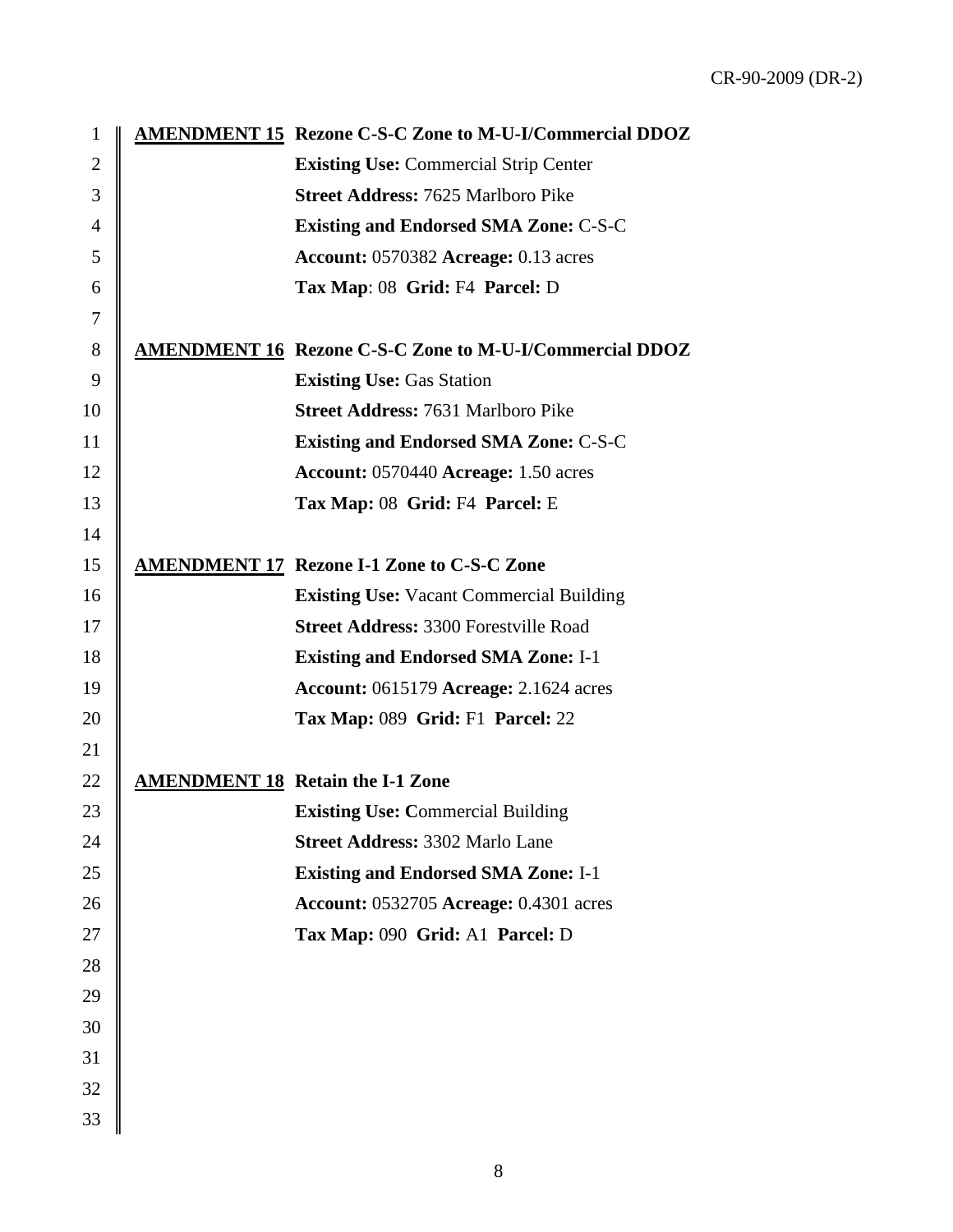| 1              | <b>AMENDMENT 19 Retain the I-1 Zone</b>              |
|----------------|------------------------------------------------------|
| $\overline{2}$ | <b>Existing Use: Commercial Building</b>             |
| 3              | <b>Street Address: 3306 Marlo Lane</b>               |
| 4              | <b>Existing and Endorsed SMA Zone: I-1</b>           |
| 5              | <b>Account: 0424473 Acreage: 2.0108 acres</b>        |
| 6              | Tax Map: 090 Grid: A1 Parcel: B                      |
| 7              |                                                      |
| 8              | <b>AMENDMENT 20 Retain the I-1 Zone</b>              |
| 9              | <b>Existing Use: Furniture Store</b>                 |
| 10             | <b>Street Address: 3300 Marlo Lane</b>               |
| 11             | <b>Existing and Endorsed SMA Zone: I-1</b>           |
| 12             | <b>Account: 0424465 Acreage: 8.7516 acres</b>        |
| 13             | Tax Map: 089 Grid: F1 Parcel: A                      |
| 14             |                                                      |
| 15             | <b>AMENDMENT 21 Rezone I-4 Zone to I-1 Zone</b>      |
| 16             | <b>Existing Use: Contractor's Office</b>             |
| 17             | <b>Street Address: 8002 Marlboro Pike</b>            |
| 18             | <b>Existing Zone: I-4 Endorsed SMA Zone: I-1/I-4</b> |
| 19             | <b>Account: 0593772 Acreage: 1.19 acres</b>          |
| 20             | Tax Map: 090 Grid: A1 Parcel: B                      |
| 21             |                                                      |
| 22             | <b>AMENDMENT 22 Rezone I-4 Zone to I-1 Zone</b>      |
| 23             | <b>Existing Use: Office</b>                          |
| 24             | <b>Street Address: 8008 Marlboro Pike</b>            |
| 25             | <b>Existing and Endorsed SMA Zone: I-4</b>           |
| 26             | <b>Account: 0593764 Acreage: 1.79 acres</b>          |
| 27             | Tax Map: 090 Grid: A1 Parcel: A                      |
| 28             |                                                      |
| 29             |                                                      |
| 30             |                                                      |
| 31             |                                                      |
| 32             |                                                      |
| 33             |                                                      |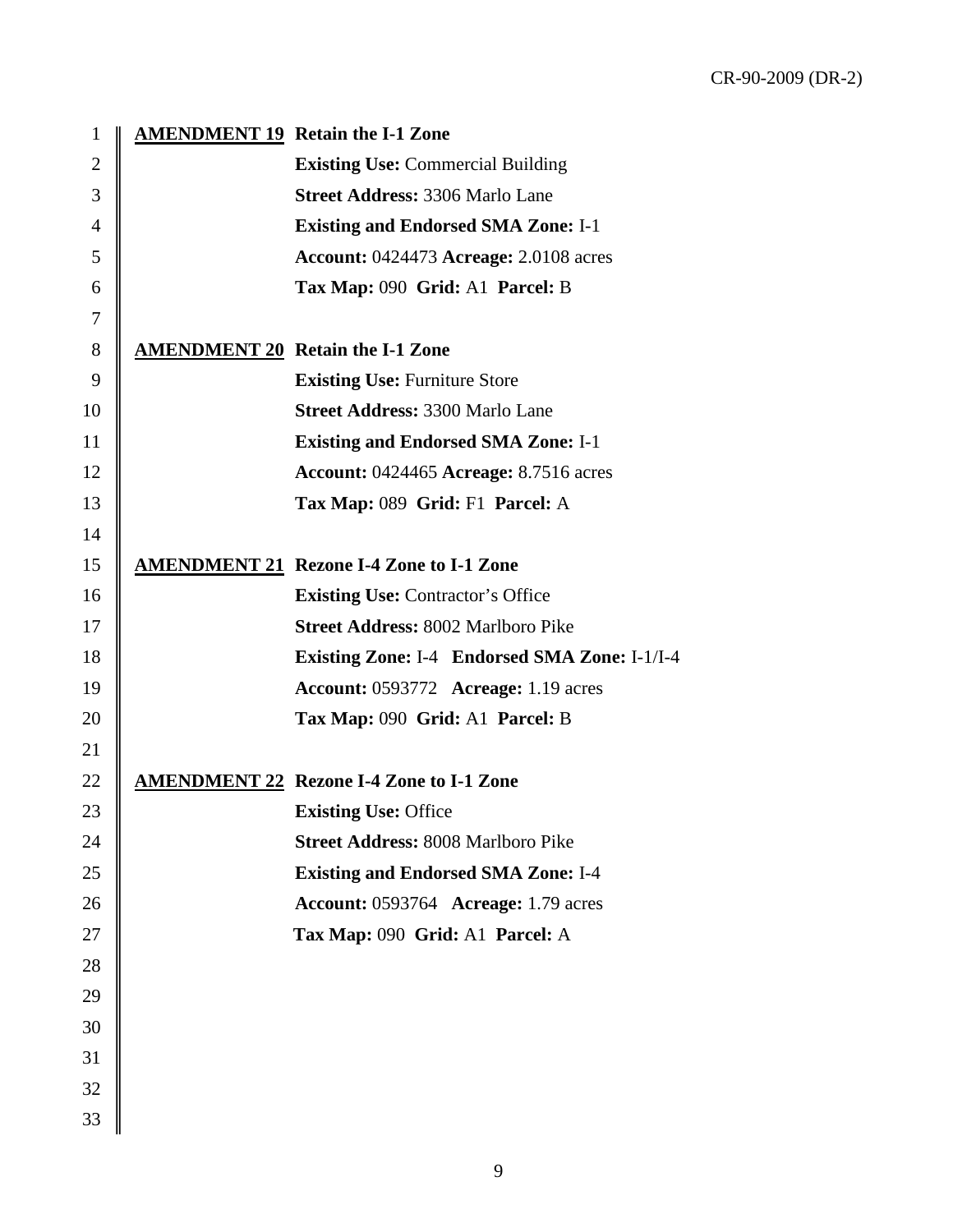| $\boldsymbol{2}$<br><b>Existing Use: Bus Storage</b>                                               |  |
|----------------------------------------------------------------------------------------------------|--|
|                                                                                                    |  |
| 3<br><b>Street Address: 8014 Marlboro Pike</b>                                                     |  |
| $\overline{4}$<br><b>Existing and Endorsed SMA Zone: I-4</b>                                       |  |
| 5<br>Account: 0424549 Acreage: 0.61 acres                                                          |  |
| Tax Map: 090 Grid: A1 Lot: 9-10<br>6                                                               |  |
| 7                                                                                                  |  |
| 8<br><b>AMENDMENT 24 Rezone I-4 Zone to I-1 Zone</b>                                               |  |
| 9<br><b>Existing Use: Vehicular Storage</b>                                                        |  |
| 10<br><b>Street Address: 8016 Marlboro Pike</b>                                                    |  |
| 11<br><b>Existing and Endorsed SMA Zone: I-4</b>                                                   |  |
| 12<br><b>Account: 0424556 Acreage: 0.57 acres</b>                                                  |  |
| 13<br><b>Tax Map: 090 Grid: A1 Lot: 7-8</b>                                                        |  |
| 14                                                                                                 |  |
| 15<br>AMENDMENT 25 LOW INTENSITY BUSINESS PARK DEVELOPMENT DISTRICT                                |  |
| 16<br><b>OVERLAY ZONE (DDOZ)</b>                                                                   |  |
| 17                                                                                                 |  |
| 18<br>Amend the Endorsed SMA to establish the Low-Intensity Business Park Character Area           |  |
| Development District Overlay Zone (DDOZ) and regulations for the approximately 72 properties<br>19 |  |
| 20<br>comprising 120 acres as described on Attachment C-1, C-2, C-3, C-4, C-5 and C-6:             |  |
| 21                                                                                                 |  |
| <b>REVISIONS TO THE SECTIONAL MAP AMENDMENT</b><br>22                                              |  |
| 23                                                                                                 |  |
| 24<br><b>REVISION 1</b><br><b>Retain existing C-S-C Zone</b>                                       |  |
| 25<br><b>Existing Use: Mattress Store</b>                                                          |  |
| 26<br><b>Street Address: 7704 Marlboro Pike</b>                                                    |  |
| 27<br><b>Existing Zone: C-S-C Zone</b>                                                             |  |
| 28<br>Endorsed SMA Zone: I-1 Zone (SMA Change Number P-37)                                         |  |
| 29<br>Account: 0418228 Acreage: 0.51 acres                                                         |  |
| 30<br>Tax Map: 082 Grid: A4 Parcel: A                                                              |  |
| 31                                                                                                 |  |
| 32                                                                                                 |  |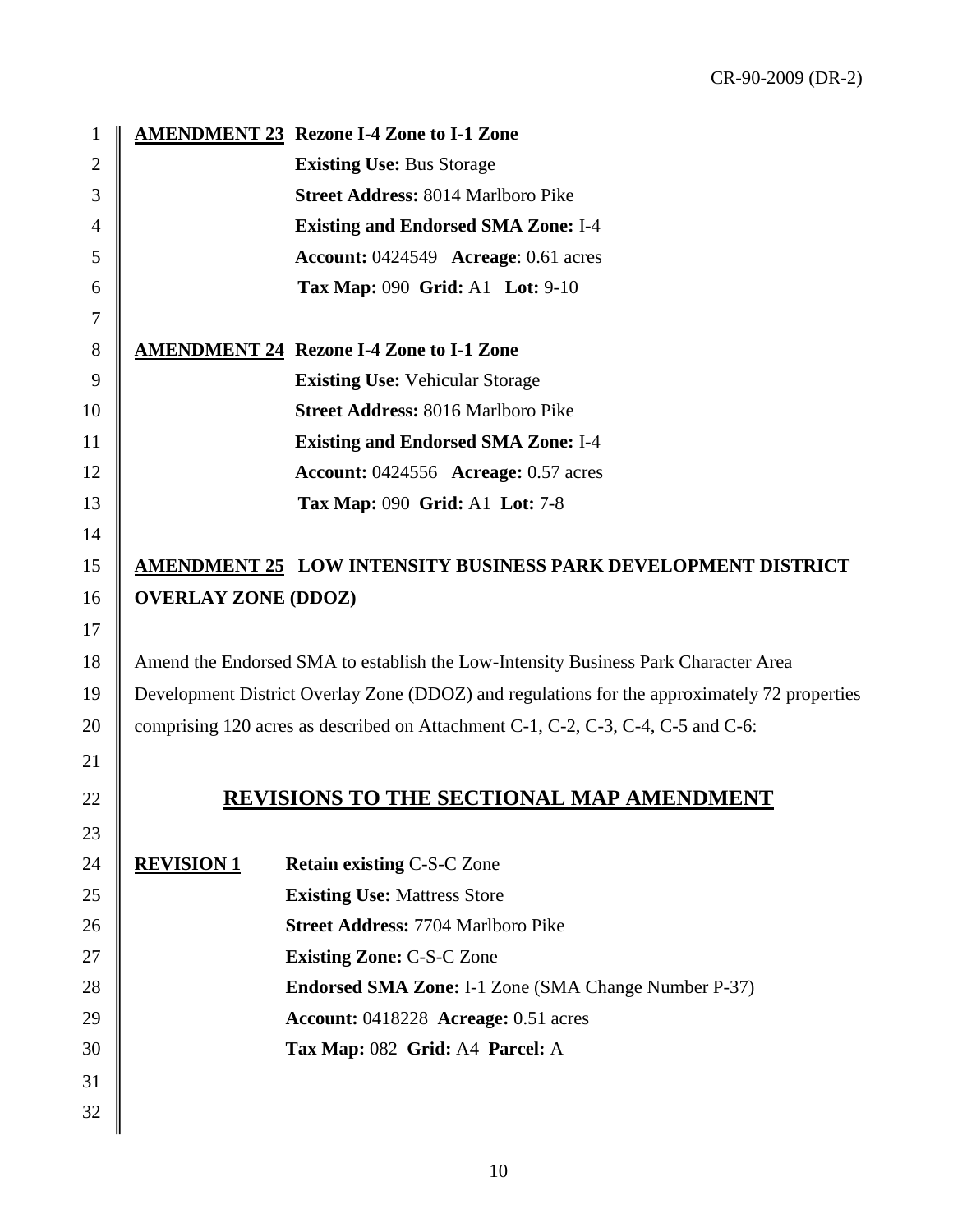| 1              |                   |                                                                         |
|----------------|-------------------|-------------------------------------------------------------------------|
| $\overline{2}$ | <b>REVISION 2</b> | <b>Retain existing C-S-C Zone</b>                                       |
| 3              |                   | <b>Existing Use: Liquor Store</b>                                       |
| $\overline{4}$ |                   | <b>Street Address: 7700 Marlboro Pike</b>                               |
| $\mathfrak s$  |                   | <b>Existing Zone: C-S-C Zone</b>                                        |
| 6              |                   | <b>Endorsed SMA Zone: I-1 (SMA Change Number P-38)</b>                  |
| 7              |                   | Account: 0415877 Acreage: 0.64 acres                                    |
| $8\,$          |                   | Tax Map: 090 Grid: A1 Parcel: B                                         |
| 9              |                   |                                                                         |
| 10             | <b>REVISION 3</b> | <b>Retain existing C-S-C Zone</b>                                       |
| 11             |                   | <b>Existing Use: WMATA Bus Facility</b>                                 |
| 12             |                   | <b>Street Address: 4421 Southern Avenue</b>                             |
| 13             |                   | <b>Existing Zone: C-S-C Zone</b>                                        |
| 14             |                   | <b>Endorsed SMA Zone:</b> M-X-T (SMA Change Number P-4)                 |
| 15             |                   | <b>Account: 0644419 Acreage: 5.75 acres</b>                             |
| 16             |                   | Tax Map: 072 Grid: D3 Parcel: A                                         |
| 17             |                   |                                                                         |
| 18             | <b>REVISION 4</b> | <b>Retain Existing C-S-C Zone</b>                                       |
| 19             |                   | <b>Existing Use: Commercial Shopping Center</b>                         |
| 20             |                   | <b>Street Address: Marlboro Pike and Boones Hill Road</b>               |
| 21             |                   | <b>Endorsed SMA Zone: M-X-T (SMA Number P-29)</b>                       |
| 22             |                   | Account: 0481507, 0577742, 600577, 600585, 600593 and 600254            |
| 23             |                   | <b>Acreage:</b> 6.42 Tax Map: 72 Grid: D3 Parcel: 44, 45, C, D, E and A |
| 24             |                   |                                                                         |
| 25             | <b>REVISION 5</b> | <b>Retain Existing C-S-C Zone</b>                                       |
| 26             |                   | <b>Existing Use: Commercial Strip and Church</b>                        |
| 27             |                   | <b>Street Address: 7809 Parston Drive</b>                               |
| 28             |                   | <b>Existing Zone: C-S-C Zone</b>                                        |
| 29             |                   | <b>Endorsed SMA Zone: I-1 (SMA Change Number P-40)</b>                  |
| 30             |                   | <b>Account: 0487009 Acreage: 1.37</b>                                   |
| 31             |                   | Tax Map: 82 Grid: A4 Parcel: Lot 1                                      |
| 32             |                   |                                                                         |
| 33             |                   |                                                                         |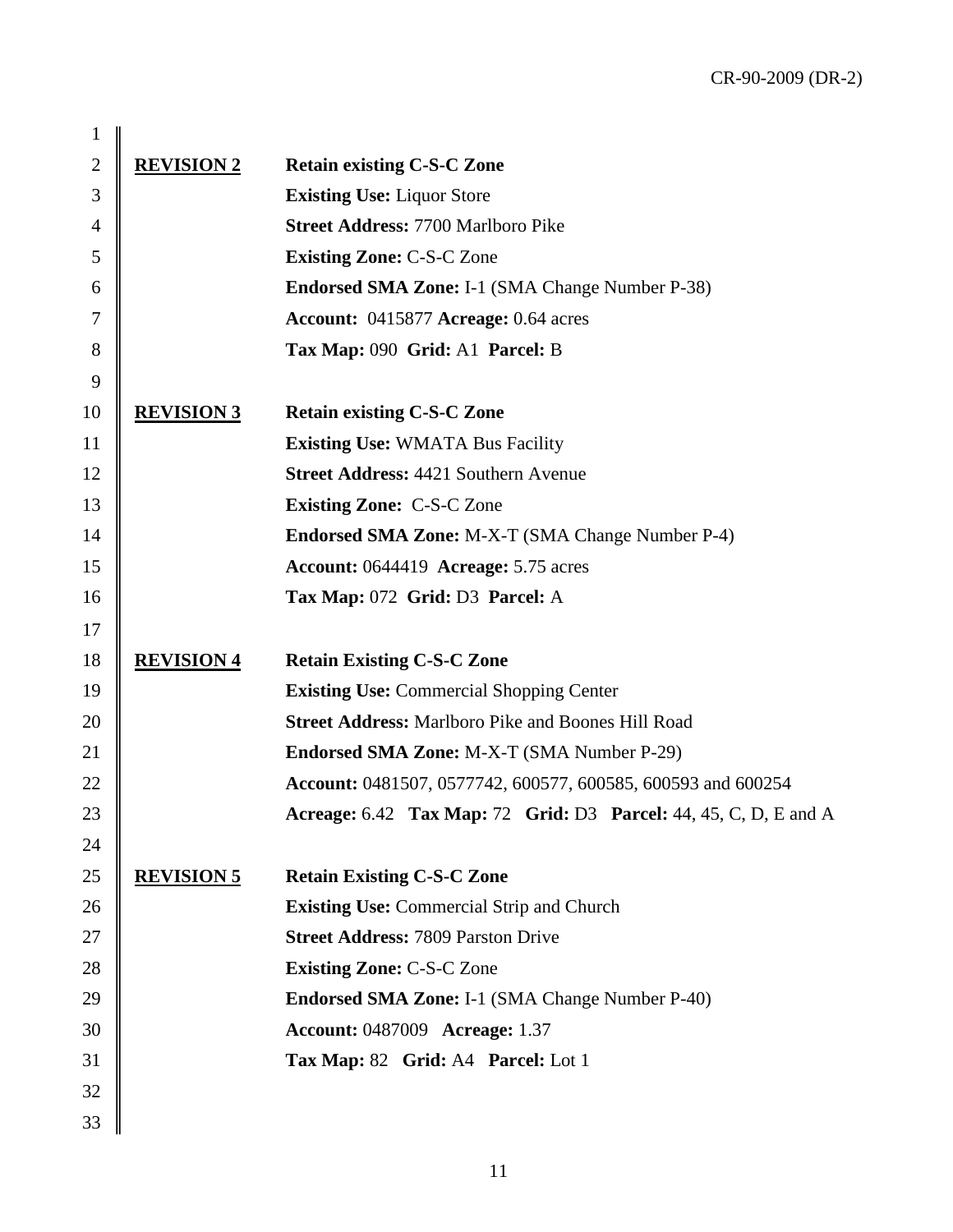**REVISION 6 Existing Use:** Atlantic Plumbing Supply Profit Sharing Trust Fund **Retain Existing C-S-C Zone Street Address:** 7521 Marlboro Pike **Existing Zone:** C-S-C Zone, pursuant to Case No. A-9961-C Zoning Ordinance No. 9-2005 **Endorsed SMA:** R-T **Account:** 042388 **Acreage:** 1.37 acres **Tax Map:** 81 **Grid:** F4 **Parcel:** 193

## 10 **REVISIONS TO THE ADOPTED MARLBORO PIKE SECTOR PLAN**  11 | **REVISION 1 CHAPTER IV- TRANSPORTATION**

12 *Insert the following new strategy on page 48, "To lessen the impact of commercial*  13 *vehicles using residential streets as the primary means of ingress and egress", the use of*  14 *alternative routes to commercial or industrial sites should be pursued where feasible.* 

16 BE IT FURTHER RESOLVED that the staff is authorized to make appropriate text and 17 map revisions to correct identified errors, reflect updated information, and incorporate the 18 Zoning Map changes reflected in this Resolution.

19 BE IT FURTHER RESOLVED that this Sectional Map Amendment is an amendment to 20 the Zoning Ordinance and to the official Zoning Map for the Maryland-Washington Regional 21 District in Prince George's County. The zoning changes approved by this Resolution shall be 22  $\parallel$  depicted on the official Zoning Map of the County; and

23 BE IT FURTHER RESOLVED that the approval of this Sectional Map Amendment shall 24 repeal and readopt with amendments that portion of the Zoning Map encompassed by the 25 Amendment, and that the conditions and findings attached to previously approved zoning 26 | applications are considered part of this Sectional Map Amendment where the previous zoning 27 category has been maintained and noted on the Zoning Map; and

28 BE IT FURTHER RESOLVED that the provisions of this Resolution are severable. If 29 || any provision, sentence, clause, section, zone, zoning map, or part thereof is held illegal, invalid, 30 unconstitutional, or unenforceable, such illegality, invalidity, unconstitutionality, or 31 unenforceability shall not affect or impair any of the remaining provisions, sentences, clauses,